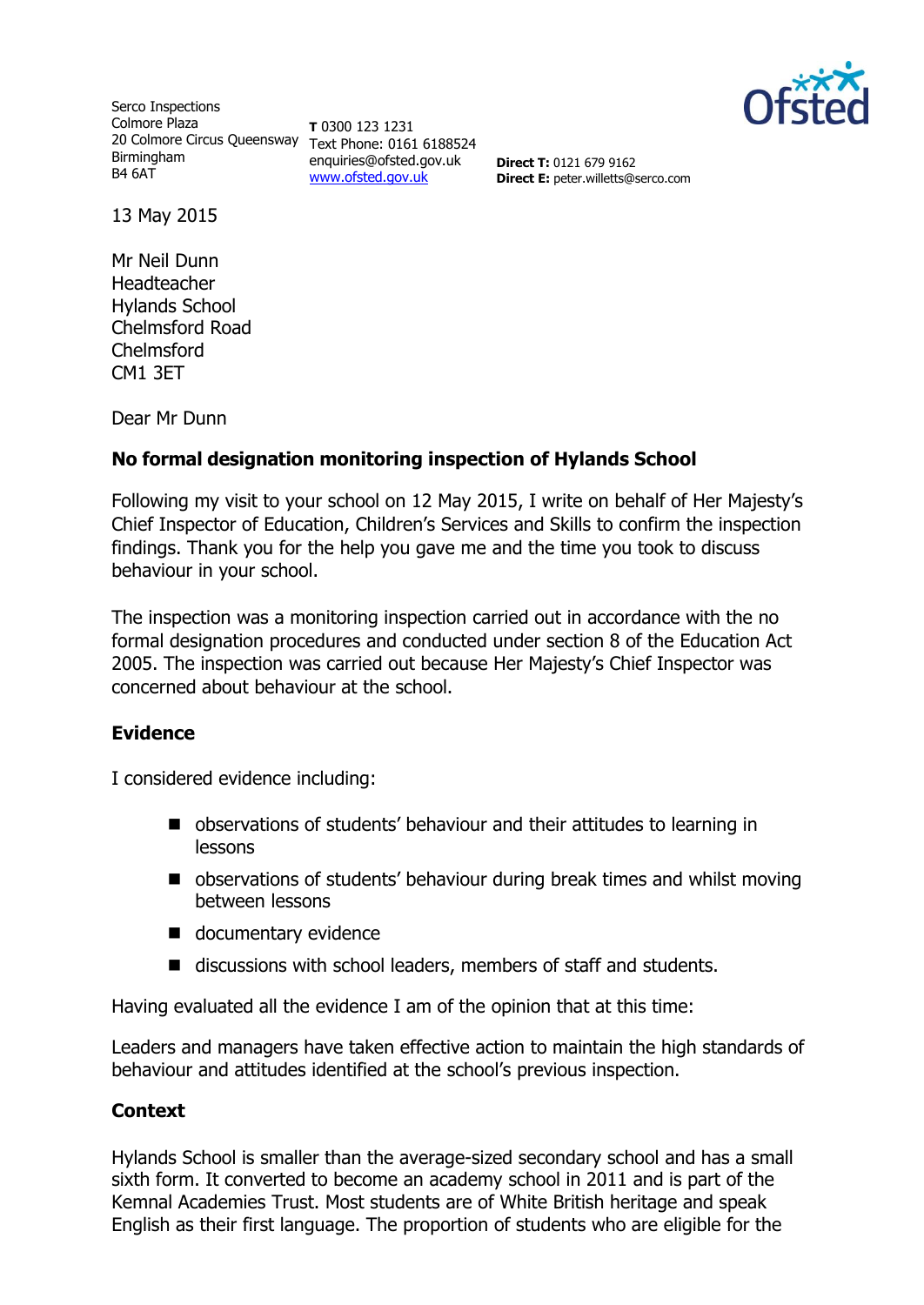pupil premium (additional funding provided by the government to support particular groups of students, including those eligible for free school meals) is higher than average. The proportion of students who join the school other than at the start of Year 7 is higher than average. The proportion of students supported through school action plus or with a statement of special educational needs is also higher than average. A small number of students attend alternative provision arranged by the school.

## **Behaviour and safety of pupils**

In recent years the number of students given fixed-term exclusions has been well above the national average. Although this figure remains high, your records show that the number of different students excluded this year has reduced. You are now making more use of internal exclusion, using an isolation room where students have to work independently, under close supervision, away from their class mates. Students told me that this sanction is particularly effective. This is reflected in the school's tracking information, which shows that the number of days students have spent in the isolation room has reduced significantly over the course of this year.

Students' conduct around the school is good. They are proud of their school and dress smartly in their uniform. Students are punctual for lessons and settle quickly to their work. Little time is wasted as students move between different classes. During breaks, and at the beginning and end of the day, students get on very well together. At lunch time, the canteen is calm and orderly and students enjoy interacting while eating their meals. Members of staff provide suitable, low-key supervision.

There is a strong sense of community at the school. Almost all students I spoke to during the inspection said that they enjoy school and that the feel safe and well looked after when they are there. Some students, who had previously experienced problems with their behaviour, spoke positively about the support that had been provided by staff, in order to address issues covering both school and home life. They described how this had helped them to improve their behaviour and, as a result, their learning.

During this inspection I visited a wide range of lessons covering different year groups. In almost all lessons students were working diligently and fully engaged in their learning. Students' relationships with teachers and fellow students were extremely positive. However, students told me that in certain classes, a small minority of students occasionally go off task and distract others.

The school's arrangements for monitoring behaviour are not as effective as they should be. For example, a disproportionate number of disadvantaged students have been subject to fixed-term exclusions over recent years. However, when reporting to the governing body about behaviour and exclusions, school leaders have not provided specific information about this group of students and the trend has continued without challenge from governors.